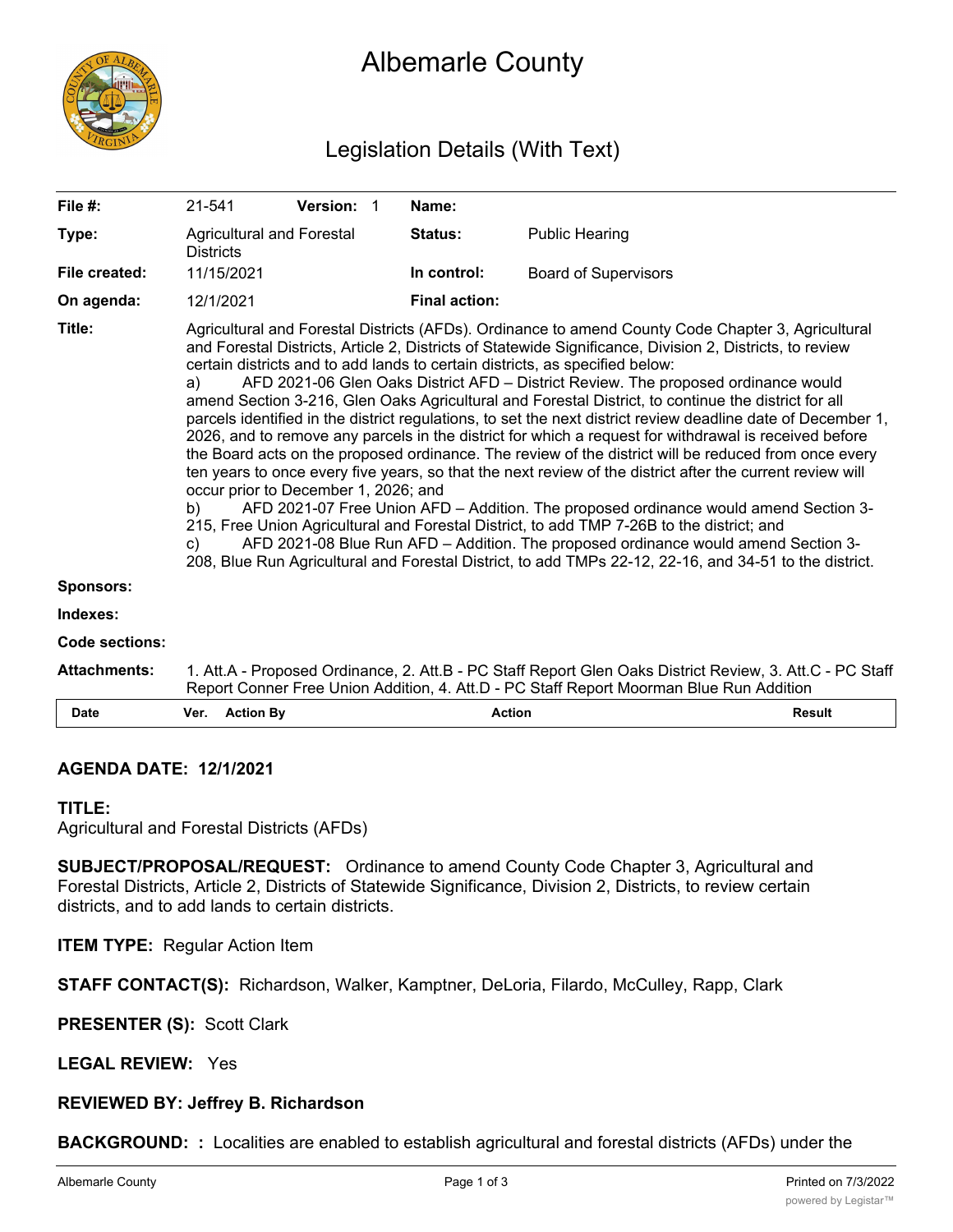#### **File #:** 21-541, **Version:** 1

Agricultural and Forestal Districts Act (Virginia Code § 15.2-4300 et seq.). AFDs serve two primary purposes: (1) to conserve and protect agricultural and forestal lands; and (2) to develop and improve agricultural and forestal lands. Land within an AFD is prohibited from being developed to a more intensive use, other than a use resulting in more intensive agricultural or forestal production, without prior Board approval. In addition, the County is prohibited from exercising its zoning power in a way that would unreasonably restrict or regulate farm structures or farming and forestry practices in contravention of the Agricultural and Forestal Districts Act unless those restrictions or regulations bear a direct relationship to public health and safety (Virginia Code § 15.2-4312).

The consolidated public hearing and the proposed ordinance pertain to three requested additions to existing AFDs, and the periodic reviews of one AFD.

# *Additions*

A landowner may apply to add land to an AFD at any time (Virginia Code § 15.2-4310). Virginia Code §§ 15.2- 4307 and 15.2-4309 require the Agricultural and Forestal District Advisory Committee and the Planning Commission to review such applications and report their recommendations to the Board of Supervisors, which must hold a public hearing and, by ordinance, may add land to an existing district as applied for, or with any modifications the Board of Supervisors deems appropriate.

# *District Reviews*

Virginia Code § 15.2-4311 requires the periodic review of AFDs to determine whether they should continue, be modified, or be terminated, unless the Board determines that review is unnecessary. During the review process, land within an AFD may be withdrawn at the owner's request by filing a written notice with the Board any time before the Board acts on the review. Virginia Code § 15.2-4311 requires that the Board conduct a public hearing on AFD reviews after they have been reviewed by both the Agricultural and Forestal District Advisory Committee and the Planning Commission for their recommendations.

**STRATEGIC PLAN:** Mission - To enhance the well-being and quality of life for all community members through the provision of the highest level of public service consistent with the prudent use of public funds.

# **DISCUSSION:**

# **Additions:**

The Advisory Committee and the Planning Commission reviewed the following proposed district additions and recommend approval. The November 9, 2021 staff reports to the Planning Commission are attached (Attachments C and D):

### AFD202100007 Free Union Addition (Conner)

The proposed addition (Tax Map 7 Parcel 26B; 51.98 acres) contains 33.9 acres of important agricultural soils, and has two development rights.

### AFD202100008 Blue Run Addition (Moorman)

The proposed addition (Tax Map 22 Parcels 12, 16; Tax Map 34 Parcel 51; 248.06 acres) contains 226.3 acres of important agricultural soils. Each of the three parcels has five development rights.

### **Review:**

Pursuant to the Board's direction in November 2018, the proposed ordinance (Attachment A) includes a fiveyear renewal period for AFDs containing parcels enrolled in open-space use valuation that have no development rights, and a 10-year review period for districts that have no such parcels. In this case, four of the five parcels in the Glen Oaks AFD have no development rights and are in the Open Space tax category. The Advisory Committee and the Planning Commission reviewed the Glen Oaks district and recommend renewal for five years. The November 9, 2021 staff report to the Planning Commission is attached (Attachment B).

### AFD202100006 Glens Oaks District Review: